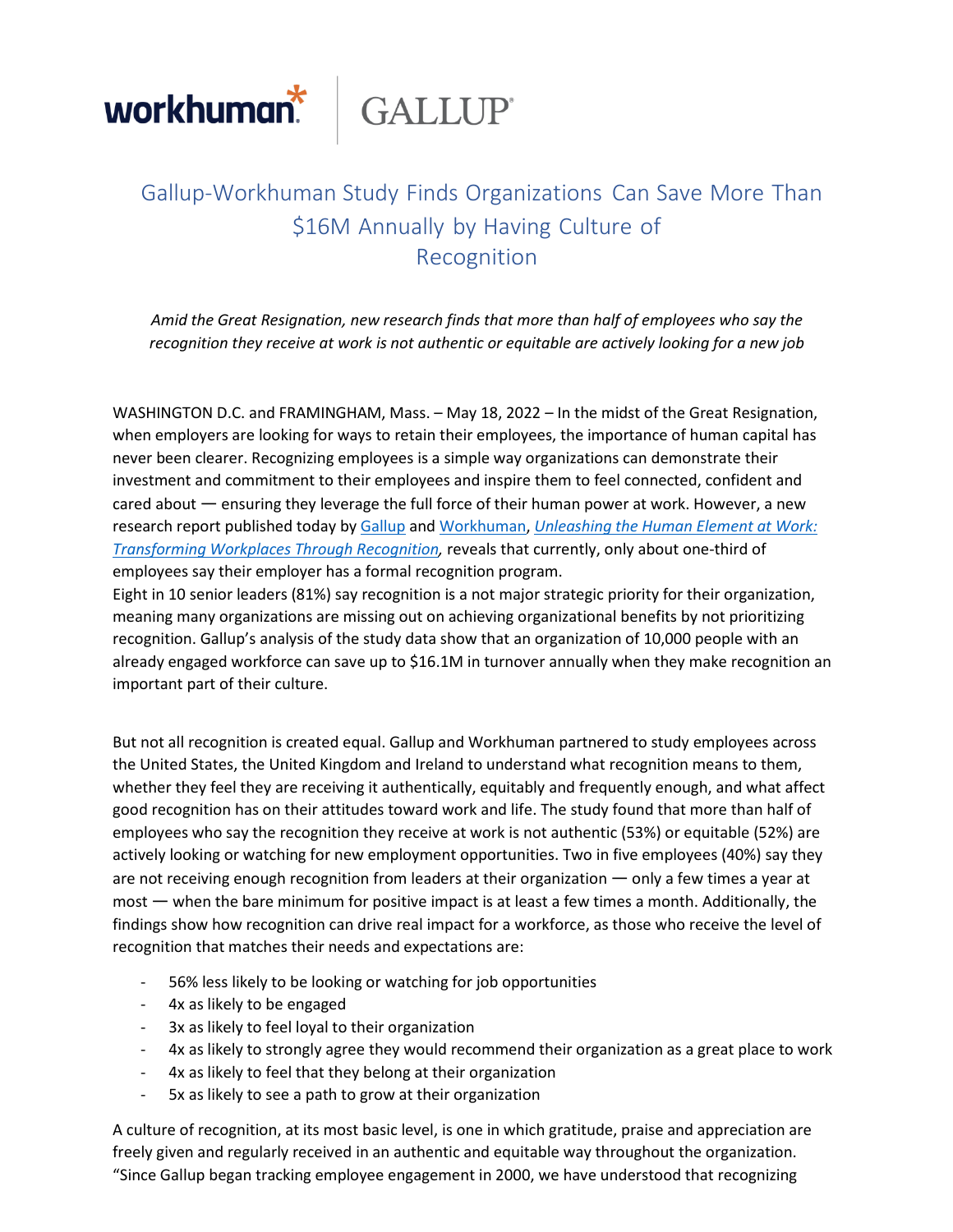employees is a key component to creating an engaging culture at work," said Ed O'Boyle, Gallup's global practice leader. "The findings from Workhuman and Gallup dive deeper into quantifying not only the financial benefits of strong recognition programs, but also intangible benefits like improving worker wellbeing and developing brand ambassadors."

Employee recognition doesn't just have an impact on work performance, it affects a person's viewpoint of life. Recognition has an insulating effect that can help shield employees from burnout and support their overall wellbeing. More than 70% of employees who have good recognition experiences at work rate their lives more positively overall and are more likely to be "thriving" in their everyday lives compared to those who are not being fully recognized.

However, recognition is not a one-way street. When organizations make a point of celebrating employees' successes and contributions, those employees pay it forward and become brand ambassadors who help spread the word about their workplace. In today's competitive talent marketplace, the power of employee referrals cannot be understated. Yet, only 28% of employees in this study strongly agree they would recommend their organization as a great place to work. Organizations that acknowledge employees through strong cultures of recognition can boost this figure to 68%.

"The Gallup data clearly show that when recognition is truly embedded in workplace culture, people feel its full impact — they feel seen and valued, motivated to put in a little extra, and supported to reach their full potential," said Chris French, Workhuman EVP. "In today's world of distributed and hybrid work, keeping employees connected and engaged is a major business priority. By implementing and nurturing a strong and strategic recognition program, many problems organizations face could be overcome. Recognition is no longer a nice-to-have program, but rather a business imperative."

To read the full report, *Unleashing the Human Element at Work: Transforming Workplaces Through Recognition,* please visit: [https://www.gallup.com/analytics/392540/unleashing-recognition-at](http://www.gallup.com/analytics/392540/unleashing-recognition-at-)work.aspx. For information on Workhuman, visit [www.workhuman.com,](http://www.workhuman.com/) and on Gallup, visit [https://www.gallup.com/analytics/318665/public-sector-reports.aspx.](http://www.gallup.com/analytics/318665/public-sector-reports.aspx)

## **Methodology:**

Results from U.S. data are based on a survey conducted by from Feb. 14-28, 2022, with 7,636 adults who are employed full-time or part-time, aged 18 and older, living in all 50 U.S. states and the District of Columbia, as a part of the Gallup Panel™.

For results based on these samples of national employed adults, the margin of sampling error at the 95% confidence level is +1.8 percentage points for response percentages around 50% and is +1.1 percentage points for response percentages around 10% or 90%, design effect included. For reported subgroups such as workplace role, work arrangement, gender or race/ethnicity, the margin of error will be larger, typically ranging from  $\pm 2.1$  to  $\pm 6.1$  percentage points for percentages around 50% and  $\pm 1.3$  to  $\pm 3.7$  for percentages around 10% or 90%.

## **About Workhuman:**

Workhuman® is helping companies meet today's biggest human capital challenges - including unprecedented turnover, employee engagement, hybrid work environments, and DE&I - through the